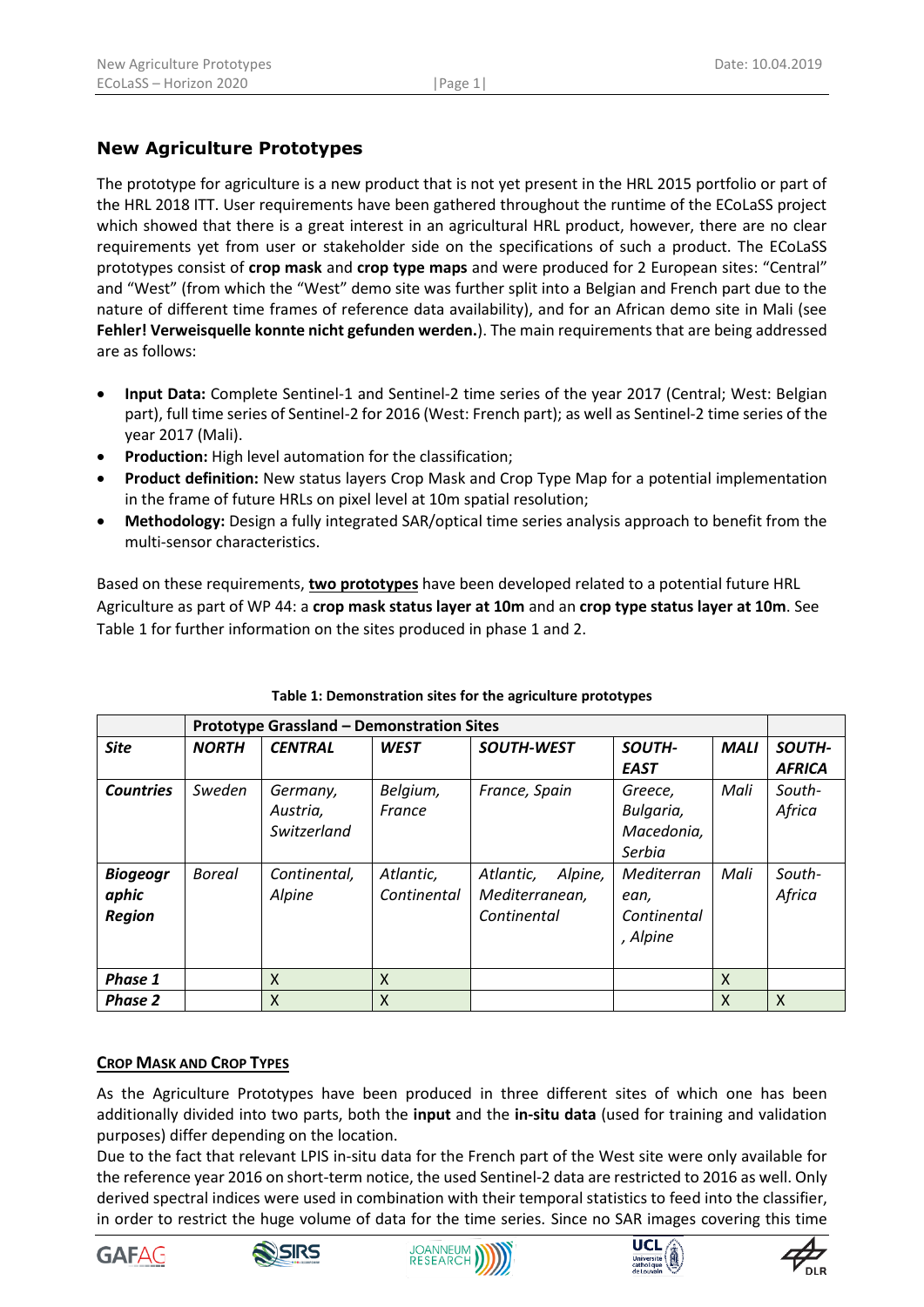window had been foreseen to be used in ECoLaSS, and a complete re-processing of the raw archive of S-1 images was deemed too time-consuming at that stage, the process only used optical data from 2016. For the Belgian part of the West site however, the relevant LPIS data were available for 2017 so the used satellite data time series refers to the period from January  $3^{rd}$  to November 15<sup>th</sup> 2017. Regarding the Sentinel-2 time series the used bands are 3-8 and 11-12. Besides the optical data also SAR (Sentinel-1) data for the same period have been taken into account, namely the polarizations VV and VH.

The classification for the Central site is also based on both Sentinel-2 and Sentinel-1 data for the year 2017. Regarding the optical data the bands 2-8 and 11-12 were used for the classification and from the SAR data the relevant polarizations were also VV and VH.

Regarding the Mali site a combination of Sentinel-2 and Landsat-8 data of 2017 was used for the classification whereas SAR data was not taken into consideration. Since there is no appropriate dataset like the LPIS in Europe available for that site a team of field operators collected geotrace (polylines) and identified and encoded the crop type as well as the relative position of the field with regards to the geotrace. This data collection was used for validation and training purposes.

The chosen **classification algorithm** for all the agriculture prototypes is the **Random Forest Classifier** based on different time features (spectral and temporal) calculated on a multitemporal set of input data.

In the classification of the Belgian part of the West site optical indices (NDVI, NDWI, brightness) have been calculated in addition to the spectral Sentinel-2 bands B3-B8 and B11-B12. Regarding the Sentinel-1 input data backscattering was included. The time period considered most useful is from January to December 2017 in 2-monthly time steps.

For the French part of the West site, whose area exhibits a strong mix of cropland and intensive grasslands, NDVI, NDWI and brightness have been computed for each date, as well as their temporal statistics, among which the various percentile, the standard deviation and the median for example, over 3 periods covering 3 months each.

For the Central site, the time features have been both derived from the whole period covered by the input dataset as well as from specific time steps during this period. In order to reduce financial and timely efforts the number of time features has been reduced to a set of most relevant ones additionally by applying a forward feature selection. For the Central site the most important features are mainly derived from optical data (mostly related to the NDVI and NDWI) which were calculated over the whole period.

In contrary to the European sites the input data for the Mali site is Landsat-8 and Sentinel-2. The classification algorithm follows the Sen2Agri-system, which is based on a weighted linear interpolation performed in a first step. Afterwards 10 spectral bands of Sentinel-2 as well as the NDVI, NDWI, and brightness are calculated and used for the classification.

The classification **results** for the crop type classification within the West site (French part) have an overall accuracy of 77% with a PA of 46-96% and an UA of 49-96%. For the West site (Belgian part) the OA is approx. 92%. Regarding the Central site the OA is at 89% with an UA of 21-95% and a PA of 46-98%. The accuracies in the Mali site amount to an overall accuracy of 64-66% depending on the stratum (southern stratum, northern stratum).

**Further improvements** which are planned to be addressed within the second project phase are the following:

Definition of a European classification key (~15-20 classes) which is meaningful and applied onto all the European prototype sites









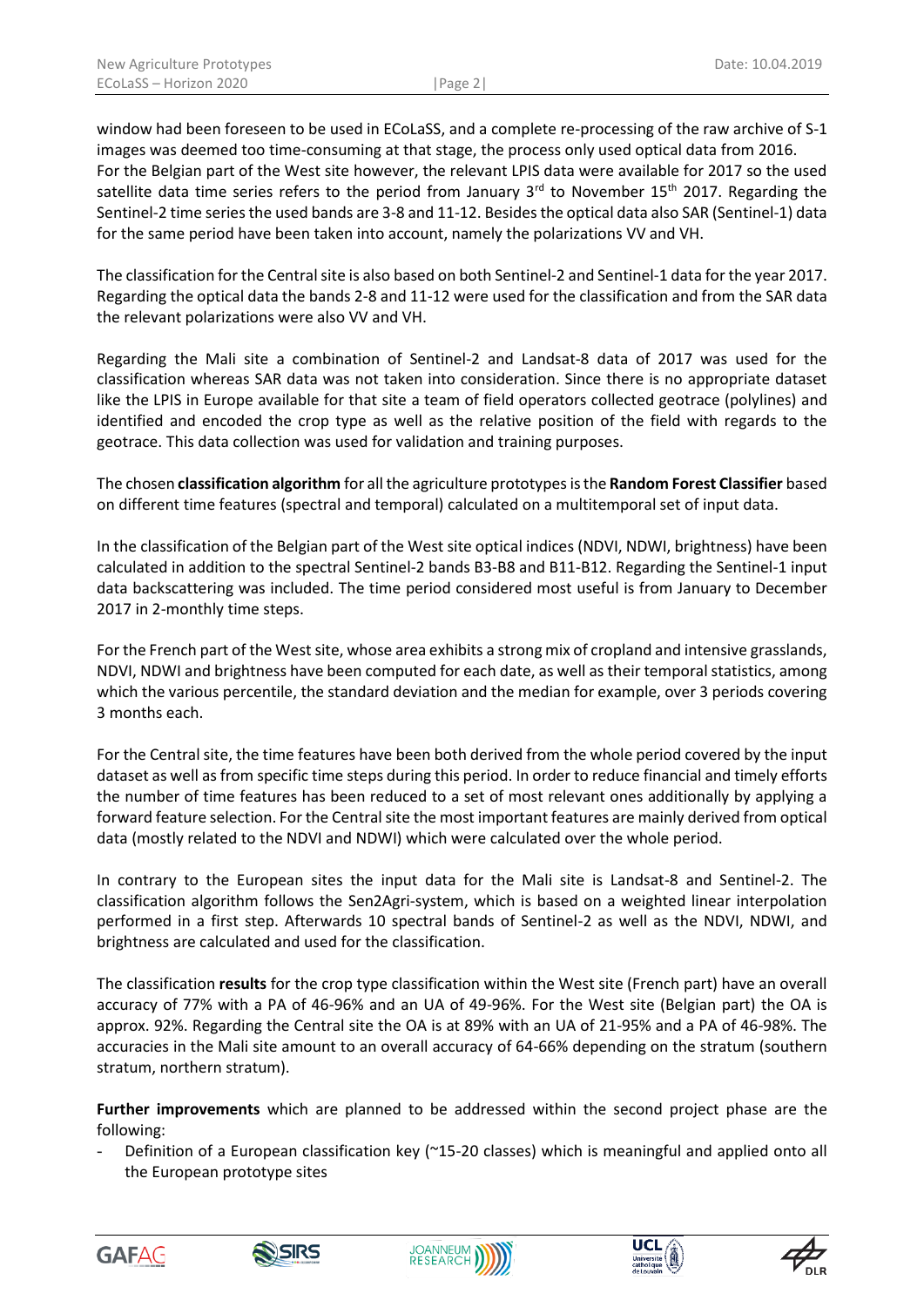- Testing of different time intervals for deriving crop types, i.e., from March until May (having winter crops in place), from March until July (having all crops in place ), from March to October (covering the whole main growing season).
- Including SAR data also in the Mali and South African sites, as well as in the French part of the West site.
- Adding SAR coherence feature to the testing and determining if there is an added value or increase in accuracy, despite of the decreased spatial resolution of coherence products.

## **Prototype Specifications**

#### **Table 2: Product specifications for CRT\_2016\_010m\_WE\_03035\_prototype\_v01.tif and for CRM\_2016\_010m\_WE\_03035\_prototype\_v01.tif**

| <b>Products</b>                                                                                                                                                                                                      |                                                                                                                                                |  |  |  |  |
|----------------------------------------------------------------------------------------------------------------------------------------------------------------------------------------------------------------------|------------------------------------------------------------------------------------------------------------------------------------------------|--|--|--|--|
| Cropland types 2016 - CRT_2016_10m                                                                                                                                                                                   | Cropland mask 2016 - CRT_2016_10m                                                                                                              |  |  |  |  |
| <b>Extent</b>                                                                                                                                                                                                        |                                                                                                                                                |  |  |  |  |
| Demo site West                                                                                                                                                                                                       |                                                                                                                                                |  |  |  |  |
| <b>Geometric resolution</b>                                                                                                                                                                                          |                                                                                                                                                |  |  |  |  |
| Pixel resolution 10m, grid to fully conform to the EEA Reference Grid.                                                                                                                                               |                                                                                                                                                |  |  |  |  |
| <b>Coordinate Reference System</b>                                                                                                                                                                                   |                                                                                                                                                |  |  |  |  |
| European ETRS89 LAEA projection                                                                                                                                                                                      |                                                                                                                                                |  |  |  |  |
| <b>Geometric accuracy (positioning scale)</b>                                                                                                                                                                        |                                                                                                                                                |  |  |  |  |
| Less than one pixel, according to the quality report on S-2 products                                                                                                                                                 |                                                                                                                                                |  |  |  |  |
| <b>Thematic accuracy</b>                                                                                                                                                                                             |                                                                                                                                                |  |  |  |  |
| 77% of overall accuracy                                                                                                                                                                                              |                                                                                                                                                |  |  |  |  |
| Data type                                                                                                                                                                                                            |                                                                                                                                                |  |  |  |  |
| 8bit unsigned Raster, compressed with LZW                                                                                                                                                                            |                                                                                                                                                |  |  |  |  |
| Minimum mapping unit (MMU)                                                                                                                                                                                           |                                                                                                                                                |  |  |  |  |
| One pixel (10m)                                                                                                                                                                                                      |                                                                                                                                                |  |  |  |  |
| <b>Necessary attributes</b>                                                                                                                                                                                          |                                                                                                                                                |  |  |  |  |
| Raster value, count, class name,                                                                                                                                                                                     |                                                                                                                                                |  |  |  |  |
| <b>Raster coding (Thematic pixel values)</b>                                                                                                                                                                         |                                                                                                                                                |  |  |  |  |
| Cropland types 2016 - CRT_2016_10m                                                                                                                                                                                   | Cropland mask 2016 - CRM_2016_10m                                                                                                              |  |  |  |  |
| 0: Other Land cover (settlements, forest, grassland and<br>water)<br>11: Winter Wheat<br>31: Winter Barley<br>40: Spring Cereals<br>61: Peas<br>71: Winter Rape<br>81: Maize<br>91: Agrarian grassland<br>101: Beets | 0: Non-cropland<br>1: Cropland mask<br>254: unclassifiable (no satellite image available, or<br>clouds, shadows, or snow)<br>255: outside Area |  |  |  |  |
| 131: Potatoes<br>141: Fallow<br>151: Linen<br>161: Chicory<br><b>ASIRS</b><br>MCAC                                                                                                                                   | UCL<br><b>JOANNEUM MINY</b>                                                                                                                    |  |  |  |  |







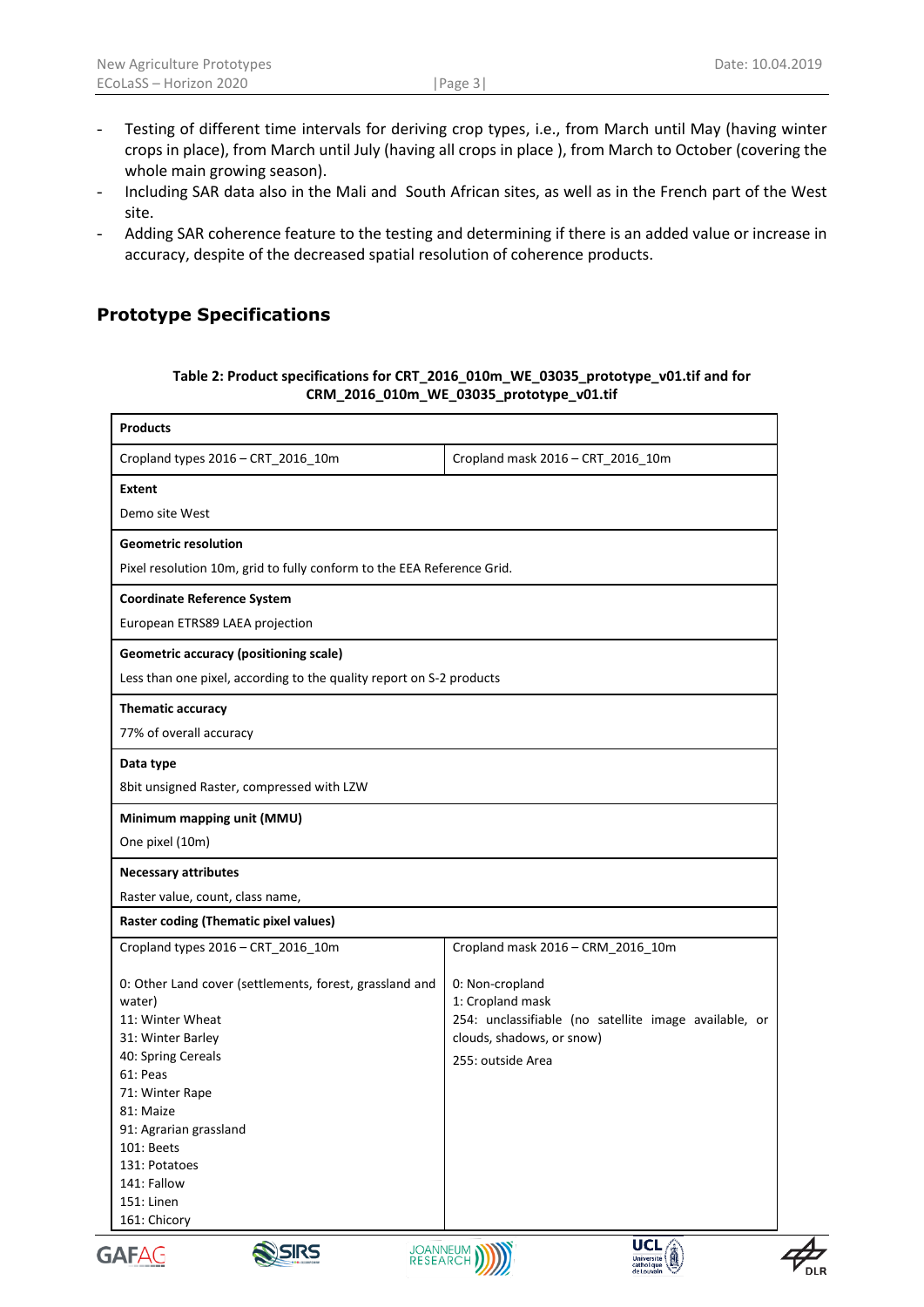| 254: unclassifiable (no satellite image available, or |                                                                               |     |       |      |  |  |  |  |  |
|-------------------------------------------------------|-------------------------------------------------------------------------------|-----|-------|------|--|--|--|--|--|
| clouds, shadows, or snow)                             |                                                                               |     |       |      |  |  |  |  |  |
|                                                       | 255: outside Area                                                             |     |       |      |  |  |  |  |  |
| <b>Metadata</b>                                       |                                                                               |     |       |      |  |  |  |  |  |
| Delivery format                                       | XML metadata files are to be produced according to INSPIRE metadata standards |     |       |      |  |  |  |  |  |
| GeoTIFF                                               |                                                                               |     |       |      |  |  |  |  |  |
| Cropland type 2016 - CRM_2016_10m                     |                                                                               |     |       |      |  |  |  |  |  |
| <b>Class Code</b>                                     | <b>Class Name</b>                                                             | Red | Green | Blue |  |  |  |  |  |
| 0                                                     | <b>Other Land Cover</b>                                                       | 240 | 240   | 240  |  |  |  |  |  |
| 11                                                    | Winter Wheat                                                                  | 195 | 160   | 215  |  |  |  |  |  |
| 31                                                    | <b>Winter Barley</b>                                                          | 115 | 70    | 165  |  |  |  |  |  |
| 40                                                    | <b>Spring Cereals</b>                                                         | 255 | 125   | 125  |  |  |  |  |  |
| 61                                                    | Peas                                                                          | 0   | 170   | 135  |  |  |  |  |  |
| 71                                                    | Winter Rape                                                                   | 255 | 255   | 0    |  |  |  |  |  |
| 81                                                    | Maize                                                                         |     |       | 0    |  |  |  |  |  |
| 91                                                    | Agrarian Grassland                                                            | 150 | 230   | 0    |  |  |  |  |  |
| 101                                                   | <b>Beets</b>                                                                  | 115 | 0     | 75   |  |  |  |  |  |
| 131                                                   | Potatoes                                                                      | 255 | 215   | 100  |  |  |  |  |  |
| 141                                                   | Fallow                                                                        | 75  | 115   | 0    |  |  |  |  |  |
| 151                                                   | Linen                                                                         | 115 | 75    | 0    |  |  |  |  |  |
| 161                                                   | Chicory                                                                       | 205 | 105   | 155  |  |  |  |  |  |
| 254                                                   | unclassifiable (no satellite image available, or<br>clouds, shadows, or snow) | 153 | 153   | 153  |  |  |  |  |  |
| 255                                                   | outside Area                                                                  | 0   | 0     | 0    |  |  |  |  |  |
|                                                       | Cropland mask 2016 - CRM_2016_10m                                             |     |       |      |  |  |  |  |  |
| <b>Class Code</b><br><b>Class Name</b>                |                                                                               |     | Green | Blue |  |  |  |  |  |
| 0                                                     | Non- Cropland                                                                 | 240 | 240   | 240  |  |  |  |  |  |
| 1                                                     | <b>Cropland Mask</b>                                                          | 245 | 225   | 45   |  |  |  |  |  |
| 254                                                   | unclassifiable (no satellite image available, or<br>clouds, shadows, or snow) | 153 | 153   | 153  |  |  |  |  |  |
| 255                                                   | outside Area                                                                  | 0   | 0     | 0    |  |  |  |  |  |

### **Table 3: Product specifications for CRT\_2017\_010m\_WE\_03035\_prototype\_v01.tif**

| <b>Products</b>                                                       |                                                                        |                                               |  |  |  |  |  |  |
|-----------------------------------------------------------------------|------------------------------------------------------------------------|-----------------------------------------------|--|--|--|--|--|--|
| Cropland types 2017 :                                                 |                                                                        |                                               |  |  |  |  |  |  |
| CRT_2017_010m_WE_03035_prototype_v01.tif                              |                                                                        |                                               |  |  |  |  |  |  |
| Extent                                                                |                                                                        |                                               |  |  |  |  |  |  |
| Demo site West                                                        |                                                                        |                                               |  |  |  |  |  |  |
| <b>Geometric resolution</b>                                           |                                                                        |                                               |  |  |  |  |  |  |
|                                                                       | Pixel resolution 10m, grid to fully conform to the EEA Reference Grid. |                                               |  |  |  |  |  |  |
| <b>Coordinate Reference System</b><br>European ETRS89 LAEA projection |                                                                        |                                               |  |  |  |  |  |  |
| $G\Delta F\Delta$                                                     | <b>JOANNEUM</b><br>RESEARCH                                            | UCI<br>Université<br>catholique<br>de Louvain |  |  |  |  |  |  |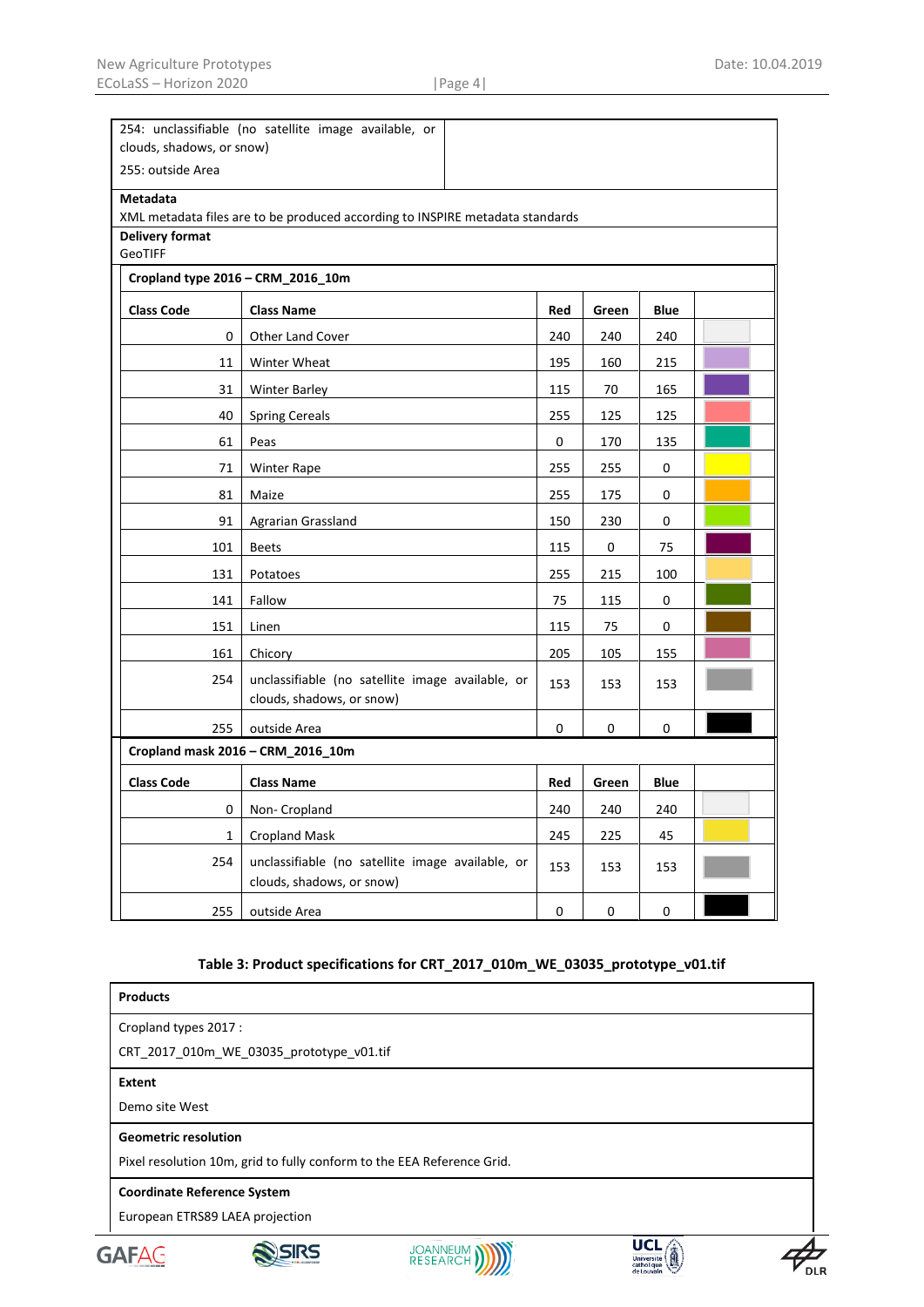| <b>Geometric accuracy (positioning scale)</b>                        |                                                                               |                    |             |       |             |  |  |  |  |
|----------------------------------------------------------------------|-------------------------------------------------------------------------------|--------------------|-------------|-------|-------------|--|--|--|--|
| Less than one pixel, according to the quality report on S-2 products |                                                                               |                    |             |       |             |  |  |  |  |
| Thematic accuracy                                                    |                                                                               |                    |             |       |             |  |  |  |  |
| More than 90% of Overall Accuracy                                    |                                                                               |                    |             |       |             |  |  |  |  |
| Data type                                                            |                                                                               |                    |             |       |             |  |  |  |  |
|                                                                      | 8bit unsigned Raster, compressed with LZW                                     |                    |             |       |             |  |  |  |  |
| Minimum mapping unit (MMU)                                           |                                                                               |                    |             |       |             |  |  |  |  |
| One pixel (10m)                                                      |                                                                               |                    |             |       |             |  |  |  |  |
| <b>Necessary attributes</b>                                          |                                                                               |                    |             |       |             |  |  |  |  |
| Raster value, count, class name,                                     |                                                                               |                    |             |       |             |  |  |  |  |
| Raster coding (Thematic pixel values)                                |                                                                               |                    |             |       |             |  |  |  |  |
| Cropland types 2017 - CRT_2017_10m                                   |                                                                               |                    |             |       |             |  |  |  |  |
| 0: Other Land cover                                                  |                                                                               | 13: Peas           |             |       |             |  |  |  |  |
| 1: Grassland                                                         |                                                                               | 14: Summer Barley  |             |       |             |  |  |  |  |
| 2: Winter Wheat                                                      |                                                                               | 15: Summer Cereals |             |       |             |  |  |  |  |
| 3: Maize                                                             |                                                                               | 16: Chicory        |             |       |             |  |  |  |  |
| 4: Winter Barley                                                     |                                                                               | 17: Winter Cereals |             |       |             |  |  |  |  |
| 5: Sugar Beet                                                        |                                                                               | 18: Summer Wheat   |             |       |             |  |  |  |  |
| 6: Spelt                                                             |                                                                               | 19: Hemp           |             |       |             |  |  |  |  |
| 7: Rapeseed                                                          |                                                                               | 20: Green Beans    |             |       |             |  |  |  |  |
| 8: Potato                                                            |                                                                               | 21: Onions         |             |       |             |  |  |  |  |
| 9: Flax                                                              |                                                                               | 22: Fruit Crops    |             |       |             |  |  |  |  |
| 10: Summer Oat                                                       |                                                                               | 23: Other Crops    |             |       |             |  |  |  |  |
| 11: Other Vegetables                                                 |                                                                               | 24: Grape Vines    |             |       |             |  |  |  |  |
| 12: Other Fodder                                                     |                                                                               |                    |             |       |             |  |  |  |  |
| <b>Metadata</b>                                                      |                                                                               |                    |             |       |             |  |  |  |  |
|                                                                      | XML metadata files are to be produced according to INSPIRE metadata standards |                    |             |       |             |  |  |  |  |
| <b>Delivery format</b>                                               |                                                                               |                    |             |       |             |  |  |  |  |
| GeoTIFF                                                              |                                                                               |                    |             |       |             |  |  |  |  |
| Cropland type 2016 - CRM_2016_10m                                    |                                                                               |                    |             |       |             |  |  |  |  |
| <b>Class Code</b>                                                    | <b>Class Name</b>                                                             |                    | Red         | Green | <b>Blue</b> |  |  |  |  |
| 0                                                                    | Other Land Cover                                                              |                    | 240         | 240   | 240         |  |  |  |  |
| $\mathbf{1}$                                                         | Grassland                                                                     |                    | 150         | 230   | $\mathbf 0$ |  |  |  |  |
| $\overline{2}$                                                       | Winter Wheat                                                                  |                    | 195         | 160   | 215         |  |  |  |  |
| $\mathbf{3}$                                                         | Maize                                                                         |                    | 255         | 175   | 0           |  |  |  |  |
| $\overline{4}$                                                       | <b>Winter Barley</b>                                                          |                    | 115         | 70    | 165         |  |  |  |  |
| 5                                                                    | Sugar Beet                                                                    |                    | 115         | 0     | 75          |  |  |  |  |
| 6                                                                    | Spelt                                                                         |                    | 91          | 91    | 180         |  |  |  |  |
| $\overline{7}$                                                       | Rapeseed                                                                      |                    |             | 255   | 0           |  |  |  |  |
| 8                                                                    | Potato                                                                        |                    |             | 215   | 100         |  |  |  |  |
| 9                                                                    | Flax                                                                          |                    |             | 75    | $\mathbf 0$ |  |  |  |  |
| 10                                                                   | Summer Oat                                                                    |                    |             | 203   | 203         |  |  |  |  |
| 11                                                                   | Other Vegetables                                                              |                    |             | 147   | 21          |  |  |  |  |
| 12                                                                   | Other Fodder                                                                  |                    | 192         | 29    | 136         |  |  |  |  |
| 13                                                                   | Peas                                                                          |                    | $\mathbf 0$ | 170   | 135         |  |  |  |  |
| 14                                                                   | <b>Summer Barley</b>                                                          |                    | 164         | 39    | 39          |  |  |  |  |
| 15                                                                   | <b>Summer Cereals</b>                                                         |                    | 255         | 125   | 125         |  |  |  |  |









 $\cancel{P_{\scriptscriptstyle{\sf DLR}}}$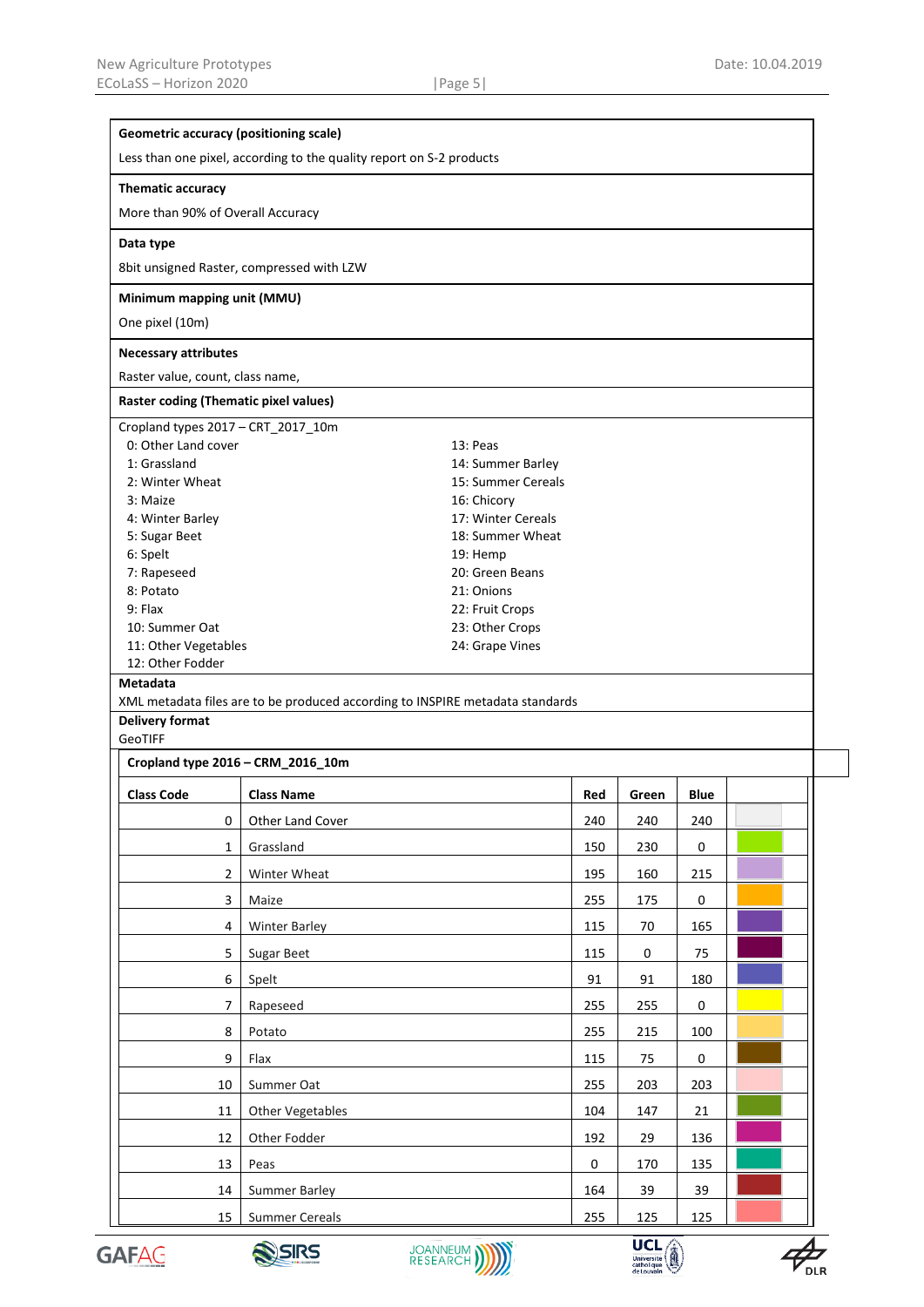| 16 | Chicory               | 205         | 105 | 155         |  |
|----|-----------------------|-------------|-----|-------------|--|
| 17 | <b>Winter Cereals</b> | 245         | 227 | 255         |  |
| 18 | Summer Wheat          | 220         | 79  | 79          |  |
| 19 | Hemp                  | 210         | 135 | 35          |  |
| 20 | Green Beans           | $\mathbf 0$ | 103 | 83          |  |
| 21 | Onions                | 193         | 150 | 27          |  |
| 22 | <b>Fruit Crops</b>    | 108         | 162 | 194         |  |
| 23 | Other Crops           | 52          | 80  | $\mathbf 0$ |  |
| 24 | <b>Grape Vines</b>    | 23          | 86  | 123         |  |

### **Table 4: Product specifications and color palette for CRT\_2017\_010m\_ML\_32630\_prototype\_v01.tif**

| 2: Sorghum<br>3: Cotton<br>4: Maize<br>5: Other Crops<br>6: Groundnuts<br>7: Rice<br>Metadata<br>XML metadata files are to be produced according to INSPIRE metadata standards<br><b>Delivery format</b><br>GeoTIFF<br>Cropland type 2016 - CRM_2016_10m | Cropland types 2017 - CRT 2017 10m<br>CRT_2017_010m_ML_32630_prototype_v01.tif<br><b>Extent</b><br>Demo site MALI |  |
|----------------------------------------------------------------------------------------------------------------------------------------------------------------------------------------------------------------------------------------------------------|-------------------------------------------------------------------------------------------------------------------|--|
|                                                                                                                                                                                                                                                          |                                                                                                                   |  |
|                                                                                                                                                                                                                                                          |                                                                                                                   |  |
|                                                                                                                                                                                                                                                          |                                                                                                                   |  |
|                                                                                                                                                                                                                                                          |                                                                                                                   |  |
|                                                                                                                                                                                                                                                          | <b>Geometric resolution</b>                                                                                       |  |
|                                                                                                                                                                                                                                                          | Pixel resolution 10m, grid to fully conform to the EEA Reference Grid.                                            |  |
|                                                                                                                                                                                                                                                          | <b>Coordinate Reference System</b>                                                                                |  |
|                                                                                                                                                                                                                                                          | WGS84 - UTM zone 30 South                                                                                         |  |
|                                                                                                                                                                                                                                                          | <b>Geometric accuracy (positioning scale)</b>                                                                     |  |
|                                                                                                                                                                                                                                                          | Less than one pixel, according to the quality report on S-2 products                                              |  |
|                                                                                                                                                                                                                                                          | Thematic accuracy                                                                                                 |  |
|                                                                                                                                                                                                                                                          | >90% of overall accuracy                                                                                          |  |
|                                                                                                                                                                                                                                                          | Data type                                                                                                         |  |
|                                                                                                                                                                                                                                                          | 8bit unsigned Raster, compressed with LZW                                                                         |  |
|                                                                                                                                                                                                                                                          | Minimum mapping unit (MMU)                                                                                        |  |
|                                                                                                                                                                                                                                                          | One pixel (10m)                                                                                                   |  |
|                                                                                                                                                                                                                                                          | <b>Necessary attributes</b>                                                                                       |  |
|                                                                                                                                                                                                                                                          | Raster value, class name                                                                                          |  |
|                                                                                                                                                                                                                                                          | <b>Raster coding (Thematic pixel values)</b>                                                                      |  |
|                                                                                                                                                                                                                                                          | 0: Non-Cropland                                                                                                   |  |
|                                                                                                                                                                                                                                                          | 1: Millet                                                                                                         |  |
|                                                                                                                                                                                                                                                          |                                                                                                                   |  |
|                                                                                                                                                                                                                                                          |                                                                                                                   |  |
|                                                                                                                                                                                                                                                          |                                                                                                                   |  |
|                                                                                                                                                                                                                                                          |                                                                                                                   |  |
|                                                                                                                                                                                                                                                          |                                                                                                                   |  |
|                                                                                                                                                                                                                                                          |                                                                                                                   |  |
|                                                                                                                                                                                                                                                          |                                                                                                                   |  |
|                                                                                                                                                                                                                                                          |                                                                                                                   |  |
|                                                                                                                                                                                                                                                          |                                                                                                                   |  |
|                                                                                                                                                                                                                                                          |                                                                                                                   |  |
|                                                                                                                                                                                                                                                          |                                                                                                                   |  |
| <b>UCL</b><br><b>JOANNEUM</b><br>RESEARCH<br>SIRS<br><b>AND</b>                                                                                                                                                                                          |                                                                                                                   |  |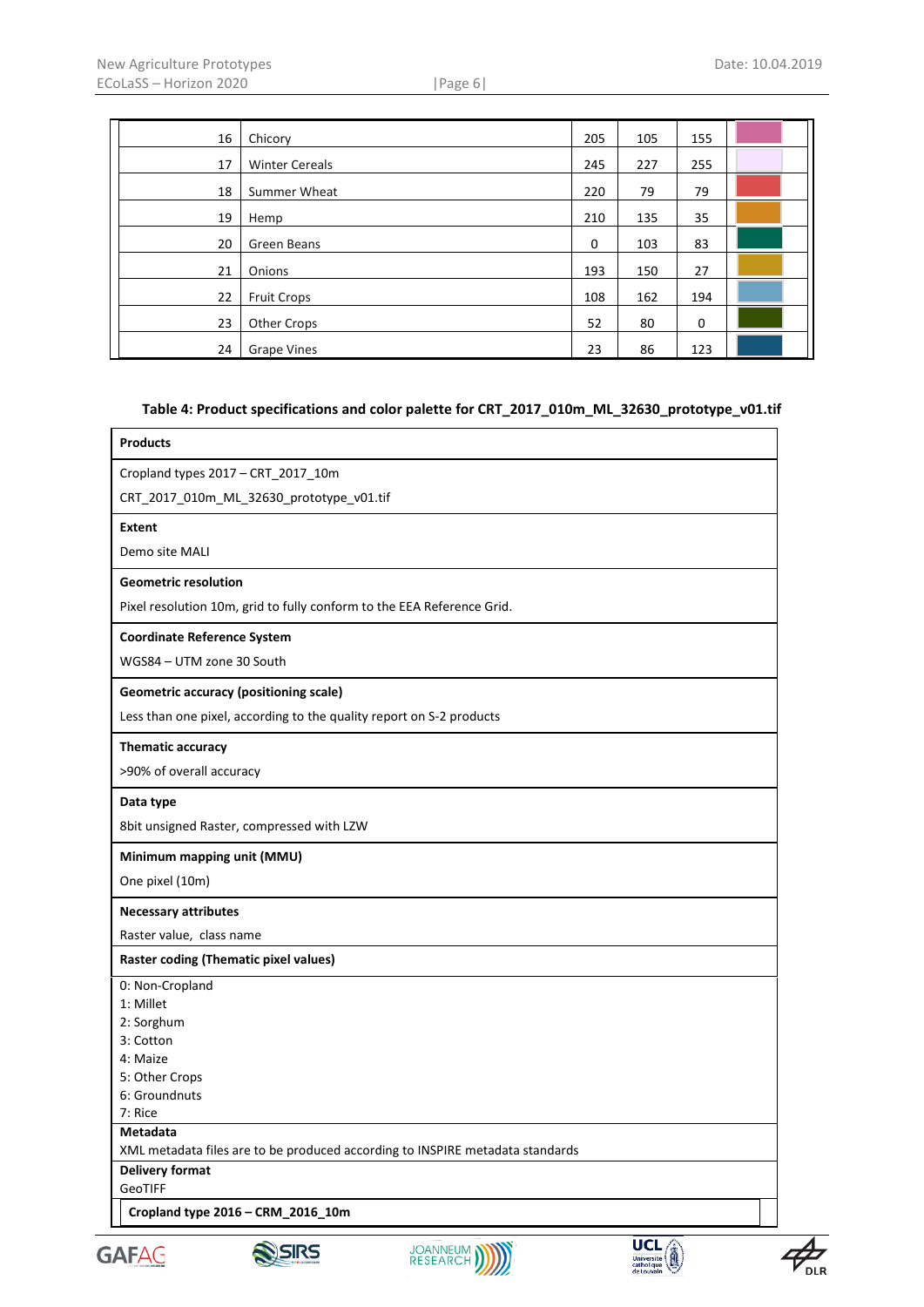| <b>Class Code</b> | <b>Class Name</b> | Red         | Green | <b>Blue</b> |  |
|-------------------|-------------------|-------------|-------|-------------|--|
| $\mathbf 0$       | Non-Cropland      | $\mathbf 0$ | 0     | $\mathbf 0$ |  |
| 1                 | Millet            | 164         | 89    | 20          |  |
| $\overline{2}$    | Sorghum           | 139         | 26    | 26          |  |
| 3                 | Cotton            | 151         | 255   | 255         |  |
| $\overline{4}$    | Maize             | 255         | 76    | $\mathbf 0$ |  |
| 5                 | Other Crops       | 163         | 163   | 163         |  |
| 6                 | Groundnuts        | 162         | 205   | 90          |  |
| 7                 | Rice              | 95          | 158   | 160         |  |

#### **Table 5: Product Specifications an color palette for CRT\_2017\_010m\_CE\_03035\_prototype\_v01.tif**

| Crop Type 10m                                                                                          | Acronym    | <b>Product category</b> |  |  |  |  |  |  |
|--------------------------------------------------------------------------------------------------------|------------|-------------------------|--|--|--|--|--|--|
|                                                                                                        | <b>CRT</b> | Primary Status Layer    |  |  |  |  |  |  |
| Reference year                                                                                         |            |                         |  |  |  |  |  |  |
| 2017                                                                                                   |            |                         |  |  |  |  |  |  |
| <b>Extent</b>                                                                                          |            |                         |  |  |  |  |  |  |
| <b>Demonstration site Central</b>                                                                      |            |                         |  |  |  |  |  |  |
| <b>Geometric resolution</b>                                                                            |            |                         |  |  |  |  |  |  |
| Pixel resolution 10m x 10m, fully conform to the EEA reference grid.                                   |            |                         |  |  |  |  |  |  |
| <b>Coordinate Reference System</b>                                                                     |            |                         |  |  |  |  |  |  |
| European ETRS89 LAEA projection                                                                        |            |                         |  |  |  |  |  |  |
| <b>Geometric accuracy (positioning scale)</b>                                                          |            |                         |  |  |  |  |  |  |
| Less than one pixel. According to ortho-rectified satellite image base delivered by ESA.               |            |                         |  |  |  |  |  |  |
| Thematic accuracy                                                                                      |            |                         |  |  |  |  |  |  |
| 85%                                                                                                    |            |                         |  |  |  |  |  |  |
| Data type                                                                                              |            |                         |  |  |  |  |  |  |
| 8bit unsigned Raster, with LZW compression                                                             |            |                         |  |  |  |  |  |  |
| Minimum mapping unit (MMU)                                                                             |            |                         |  |  |  |  |  |  |
| Pixel-based (no MMU)                                                                                   |            |                         |  |  |  |  |  |  |
| <b>Necessary attributes</b>                                                                            |            |                         |  |  |  |  |  |  |
| Raster value, count, class name, area (in km2), area percentage (taking outside area not into account) |            |                         |  |  |  |  |  |  |
| <b>Raster coding (Thematic pixel values)</b>                                                           |            |                         |  |  |  |  |  |  |
| 0: Non-cropland                                                                                        |            |                         |  |  |  |  |  |  |
| 1: Agrarian Grassland                                                                                  |            |                         |  |  |  |  |  |  |
| 3: Fallow                                                                                              |            |                         |  |  |  |  |  |  |
| 5: Fruit Trees                                                                                         |            |                         |  |  |  |  |  |  |
| 8: Legume                                                                                              |            |                         |  |  |  |  |  |  |
| 9: Maize                                                                                               |            |                         |  |  |  |  |  |  |
| 10: Others                                                                                             |            |                         |  |  |  |  |  |  |
| 11: Potatoes                                                                                           |            |                         |  |  |  |  |  |  |
|                                                                                                        |            |                         |  |  |  |  |  |  |









 $\sum_{\text{DLR}}$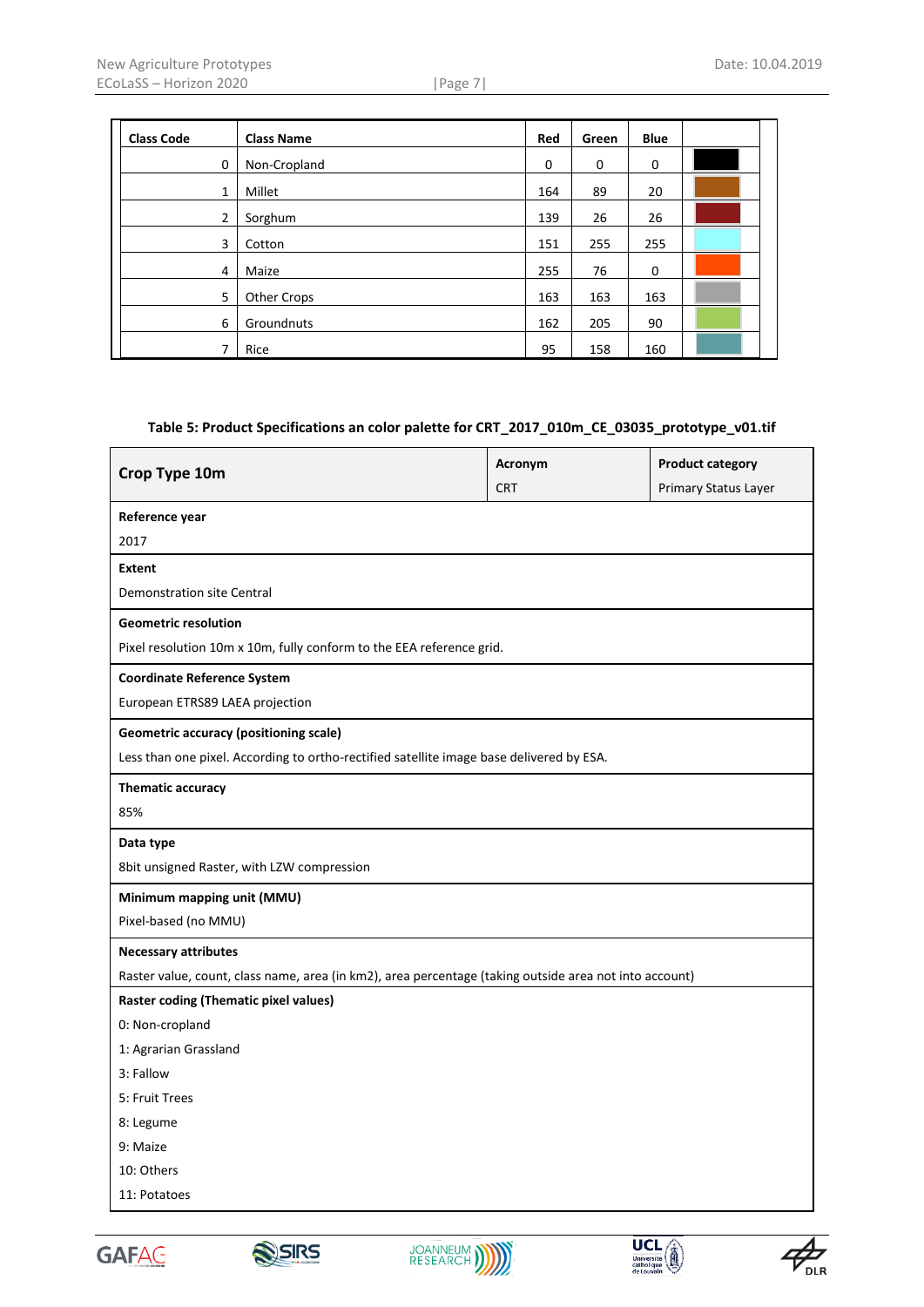| 13: Strawberries                           |                                                                               |             |                  |                  |  |  |  |  |
|--------------------------------------------|-------------------------------------------------------------------------------|-------------|------------------|------------------|--|--|--|--|
| 14: Sugar Beets                            |                                                                               |             |                  |                  |  |  |  |  |
| 15: Summer Crop                            |                                                                               |             |                  |                  |  |  |  |  |
| 16: Summer Rape                            |                                                                               |             |                  |                  |  |  |  |  |
| 17: Sunflowers/Topinambour                 |                                                                               |             |                  |                  |  |  |  |  |
| 18: Vegetables                             |                                                                               |             |                  |                  |  |  |  |  |
| 19: Winegrowing                            |                                                                               |             |                  |                  |  |  |  |  |
| 20: Winter Crop                            |                                                                               |             |                  |                  |  |  |  |  |
| 21: Winter Rape                            |                                                                               |             |                  |                  |  |  |  |  |
| 255: Outside area                          |                                                                               |             |                  |                  |  |  |  |  |
| Metadata                                   | XML metadata files are to be produced according to INSPIRE metadata standards |             |                  |                  |  |  |  |  |
| <b>Delivery format</b>                     |                                                                               |             |                  |                  |  |  |  |  |
| GeoTIFF                                    |                                                                               |             |                  |                  |  |  |  |  |
| <b>Colour Table</b><br>ArcGIS *.clr format |                                                                               |             |                  |                  |  |  |  |  |
| <b>Class Code</b>                          | <b>Class Name</b>                                                             | Red         | Green            | <b>Blue</b>      |  |  |  |  |
| $\pmb{0}$                                  |                                                                               |             |                  |                  |  |  |  |  |
|                                            | Non-cropland                                                                  | 240         | 240              | 240              |  |  |  |  |
| $\mathbf 1$                                | Agrarian Grassland                                                            | $\mathbf 0$ | 82               | $\boldsymbol{0}$ |  |  |  |  |
| $\mathsf 3$                                | Fallow                                                                        | 97          | 184              | 255              |  |  |  |  |
| 5                                          | <b>Fruit Trees</b>                                                            | 171         | 63               | 204              |  |  |  |  |
| 8                                          | Legume                                                                        | 112         | 81               | 75               |  |  |  |  |
| $\boldsymbol{9}$                           | Maize                                                                         | 255         | 255              | 0                |  |  |  |  |
| 10                                         | Others                                                                        | 38          | 38               | 38               |  |  |  |  |
| 11                                         | Potatoes                                                                      | 196         | 188              | 179              |  |  |  |  |
| 13                                         | Strawberries                                                                  | 255         | 46               | 46               |  |  |  |  |
| 14                                         | Sugar Beets                                                                   | $\pmb{0}$   | 247              | 206              |  |  |  |  |
| 15                                         | Summer Crop                                                                   | 255         | $\boldsymbol{0}$ | 255              |  |  |  |  |
| 16                                         | Summer Rape                                                                   | 255         | 149              | $\mathbf 0$      |  |  |  |  |
| $17\,$                                     | Sunflowers/Topinambour                                                        | 255         | 250              | 204              |  |  |  |  |
| 18                                         | Vegetables                                                                    | 128         | 255              | $\boldsymbol{0}$ |  |  |  |  |
| 19                                         | Winegrowing                                                                   | 250         | 145              | 180              |  |  |  |  |
| $20\,$                                     | Winter Crop                                                                   | 204         | 179              | 102              |  |  |  |  |
| 21                                         | Winter Rape                                                                   | 114         | 115              | 80               |  |  |  |  |
| 255                                        | Outside Area                                                                  | $\pmb{0}$   | $\pmb{0}$        | $\boldsymbol{0}$ |  |  |  |  |

#### **Table 6: Product Specifications and color palette for CRM\_2017\_010m\_CE\_03035\_prototype\_v01.tif**

| Crop Mask 10m | Acronym    | <b>Product category</b>     |
|---------------|------------|-----------------------------|
|               | <b>CRM</b> | <b>Primary Status Layer</b> |